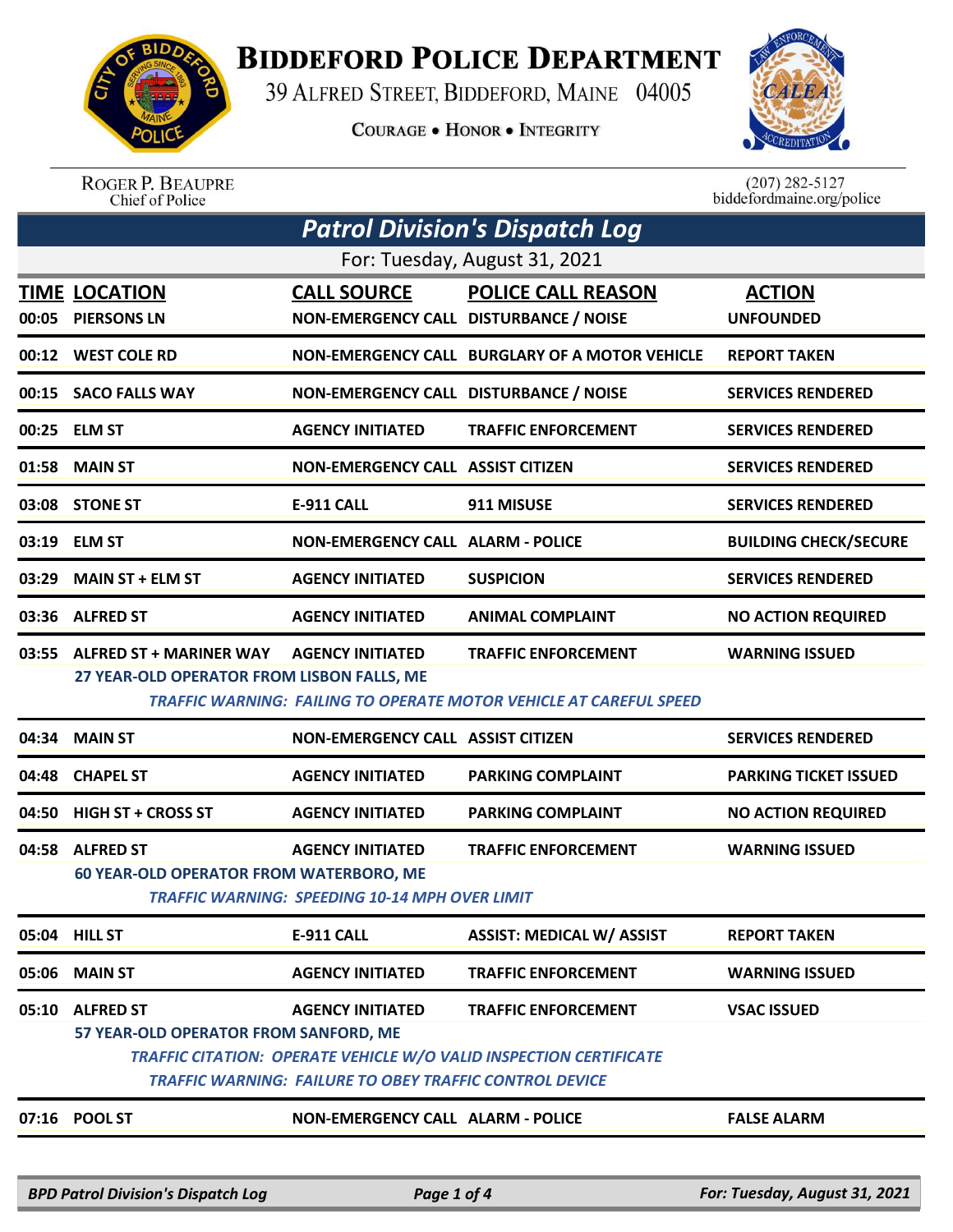|       | <b>TIME LOCATION</b><br>08:12 POOL ST                                       | <b>CALL SOURCE</b><br><b>NON-EMERGENCY CALL THEFT</b>                            | <b>POLICE CALL REASON</b>                                                                              | <b>ACTION</b><br><b>SERVICES RENDERED</b> |
|-------|-----------------------------------------------------------------------------|----------------------------------------------------------------------------------|--------------------------------------------------------------------------------------------------------|-------------------------------------------|
|       | 08:44 ALFRED ST + UNION ST<br><b>45 YEAR-OLD OPERATOR FROM OGUNQUIT, ME</b> | <b>AGENCY INITIATED</b><br><b>TRAFFIC WARNING: SPEEDING 10-14 MPH OVER LIMIT</b> | <b>TRAFFIC ENFORCEMENT</b>                                                                             | <b>WARNING ISSUED</b>                     |
|       | 08:50 ALFRED ST + BACON ST<br><b>41 YEAR-OLD OPERATOR FROM WELLS, ME</b>    | <b>AGENCY INITIATED</b><br><b>TRAFFIC WARNING: FAILURE TO REGISTER VEHICLE</b>   | <b>TRAFFIC ENFORCEMENT</b>                                                                             | <b>WARNING ISSUED</b>                     |
| 09:00 | <b>MAIN ST + FRANKLIN ST</b><br>52 YEAR-OLD OPERATOR FROM BIDDEFORD, ME     | <b>AGENCY INITIATED</b>                                                          | <b>TRAFFIC ENFORCEMENT</b><br><b>TRAFFIC WARNING: OPERATE VEHICLE W/O VALID INSPECTION CERTIFICATE</b> | <b>WARNING ISSUED</b>                     |
|       | 09:10 BERRY LN                                                              | <b>WALK-IN AT STATION</b>                                                        | <b>FRAUD / SCAM</b>                                                                                    | <b>REPORT TAKEN</b>                       |
|       | 09:14 ALFRED ST                                                             | NON-EMERGENCY CALL HARASSMENT                                                    |                                                                                                        | <b>SERVICES RENDERED</b>                  |
|       | 09:21 MT PLEASANT ST                                                        | <b>AGENCY INITIATED</b>                                                          | <b>ANIMAL COMPLAINT</b>                                                                                | <b>SERVICES RENDERED</b>                  |
|       | 09:22 SOUTH ST + HAYFIELD RD<br>34 YEAR-OLD OPERATOR FROM LYMAN, ME         | <b>AGENCY INITIATED</b>                                                          | <b>TRAFFIC ENFORCEMENT</b><br>TRAFFIC WARNING: OPERATE VEHICLE W/O VALID INSPECTION CERTIFICATE        | <b>WARNING ISSUED</b>                     |
|       | 09:26 SACO FALLS WAY                                                        | <b>AGENCY INITIATED</b>                                                          | <b>PAPERWORK</b>                                                                                       | <b>PAPERWORK SERVED</b>                   |
|       | 09:49 PROSPECT ST                                                           |                                                                                  | NON-EMERGENCY CALL ARTICLES LOST/FOUND                                                                 | <b>SERVICES RENDERED</b>                  |
| 10:15 | <b>MAIN ST</b>                                                              | <b>RADIO</b>                                                                     | <b>ANIMAL COMPLAINT</b>                                                                                | <b>SERVICES RENDERED</b>                  |
|       | 10:15 POOL ST                                                               | <b>RADIO</b>                                                                     | <b>ANIMAL COMPLAINT</b>                                                                                | <b>SERVICES RENDERED</b>                  |
|       | 10:21 MAY ST + COLONIAL DR                                                  | NON-EMERGENCY CALL ANIMAL COMPLAINT                                              |                                                                                                        | <b>SERVICES RENDERED</b>                  |
|       | 10:26 HUBERT ST                                                             |                                                                                  | NON-EMERGENCY CALL ATTEMPTED/THREATENED SUICIDE FIELD INTERVIEW                                        |                                           |
|       | 10:32 ELM ST                                                                | <b>AGENCY INITIATED</b>                                                          | <b>PAPERWORK</b>                                                                                       | <b>PAPERWORK SERVED</b>                   |
|       | 10:40 SOUTH ST                                                              | NON-EMERGENCY CALL PARKING COMPLAINT                                             |                                                                                                        | <b>GONE ON ARRIVAL</b>                    |
|       | 10:42 ALFRED ST                                                             | <b>WALK-IN AT STATION</b>                                                        | <b>MENTAL ILLNESS CASES</b>                                                                            | <b>SERVICES RENDERED</b>                  |
|       | 10:51 TRAVERS ST                                                            | <b>WALK-IN AT STATION</b>                                                        | <b>PAPERWORK</b>                                                                                       | <b>SERVICES RENDERED</b>                  |
|       | 11:00 PIKE ST                                                               | <b>OTHER</b>                                                                     | <b>COMMUNITY ENGAGEMENT</b>                                                                            | <b>SERVICES RENDERED</b>                  |
|       | 11:03 HILL ST + VINCENT AVE<br>28 YEAR-OLD OPERATOR FROM BIDDEFORD, ME      | <b>AGENCY INITIATED</b>                                                          | <b>TRAFFIC ENFORCEMENT</b><br><b>TRAFFIC WARNING: OPERATE VEHICLE W/O VALID INSPECTION CERTIFICATE</b> | <b>WARNING ISSUED</b>                     |
|       | 11:14 AMHERST ST                                                            | E-911 CALL                                                                       | 911 MISUSE                                                                                             | <b>SERVICES RENDERED</b>                  |
|       | 11:39 ALFRED ST                                                             | <b>AGENCY INITIATED</b>                                                          | <b>OUT FOR FOLLOW UP</b>                                                                               | <b>SERVICES RENDERED</b>                  |
|       | 11:59 MAIN ST                                                               | <b>OTHER</b>                                                                     | <b>PAPERWORK</b>                                                                                       | <b>PAPERWORK SERVED</b>                   |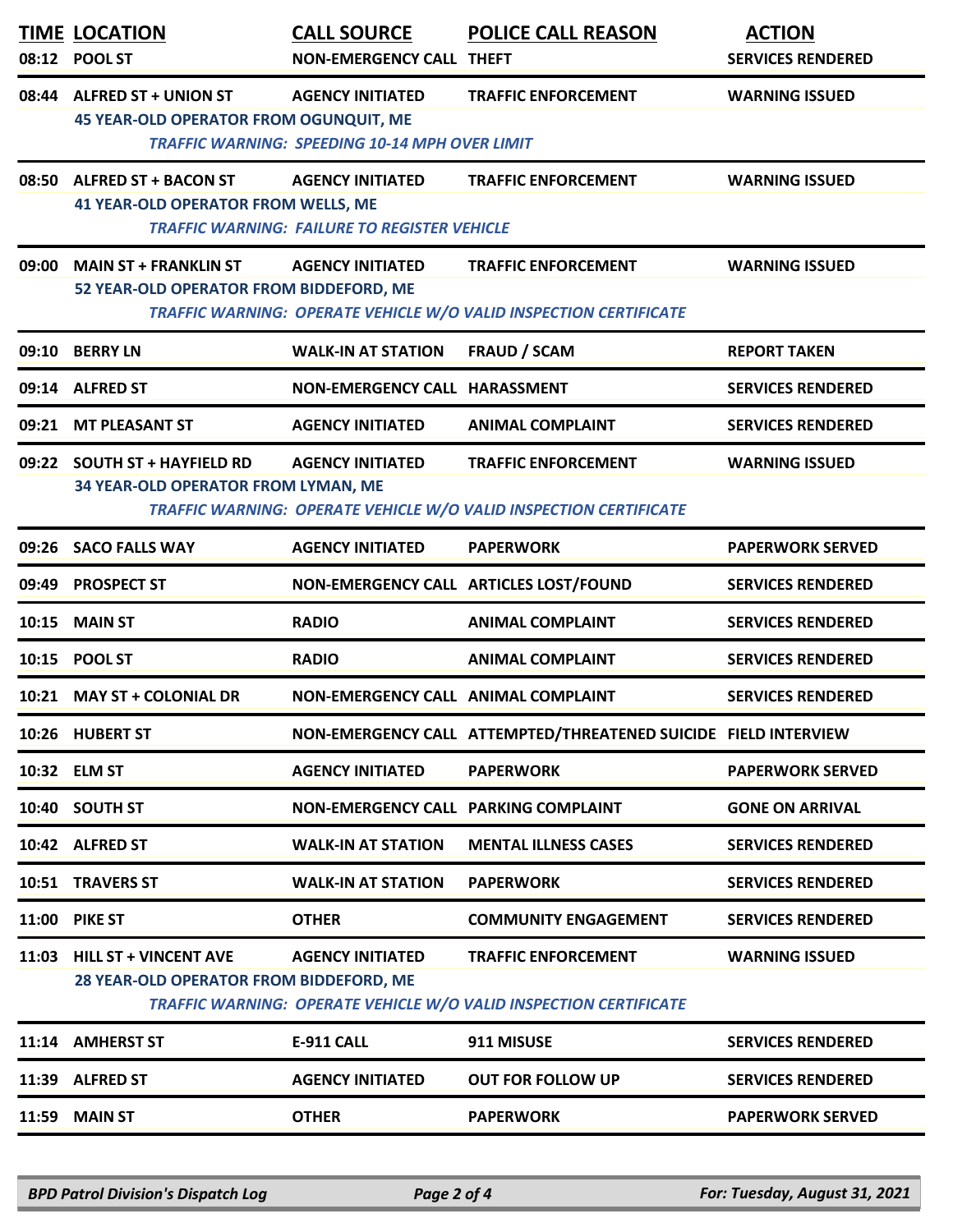| <b>TIME LOCATION</b>                                                                                | <b>CALL SOURCE</b>                           | <b>POLICE CALL REASON</b>                                                                                          | <b>ACTION</b>                |
|-----------------------------------------------------------------------------------------------------|----------------------------------------------|--------------------------------------------------------------------------------------------------------------------|------------------------------|
| 12:13 ALFRED ST                                                                                     | <b>NON-EMERGENCY CALL SUSPICION</b>          |                                                                                                                    | <b>SERVICES RENDERED</b>     |
| 12:27 MAIN ST<br><b>CHARGE: DRINKING IN PUBLIC</b><br><b>CHARGE: VIOLATING CONDITION OF RELEASE</b> | <b>NON-EMERGENCY CALL DRINKING IN PUBLIC</b> | DEFENDANT: KENNETH GERARD MARCOTTE  AGE: 57  RESIDENT OF: SACO, ME                                                 | <b>SUMMONS ISSUED</b>        |
| 12:47 ALFRED ST                                                                                     | NON-EMERGENCY CALL ARTICLES LOST/FOUND       |                                                                                                                    | <b>REPORT TAKEN</b>          |
| 13:21 HILL ST<br><b>45 YEAR-OLD OPERATOR FROM BUXTON, ME</b>                                        | <b>AGENCY INITIATED</b>                      | <b>TRAFFIC ENFORCEMENT</b><br>TRAFFIC WARNING: OPERATE VEHICLE W/O VALID INSPECTION CERTIFICATE                    | <b>WARNING ISSUED</b>        |
| 13:29 GRANITE ST                                                                                    | <b>AGENCY INITIATED</b>                      | <b>ANIMAL COMPLAINT</b>                                                                                            | <b>WARNING ISSUED</b>        |
| 13:54 JEFFERSON ST<br><b>CHARGE: OPERATE VEHICLE WITHOUT LICENSE</b>                                | <b>E-911 CALL</b>                            | <b>VEHICLE CRASH - POLICE ONLY</b><br>DEFENDANT: SANDRA NADJA FORTES LUVUMBUA  AGE: 19  RESIDENT OF: BIDDEFORD, ME | <b>SUMMONS ISSUED</b>        |
| 13:58 FORTUNES ROCKS RD                                                                             | <b>AGENCY INITIATED</b>                      | <b>COMMUNITY ENGAGEMENT</b>                                                                                        | <b>NO VIOLATION</b>          |
| <b>14:00 MAIN ST</b>                                                                                | <b>OTHER</b>                                 | <b>SEX OFFENDER COMPLIANCE CHK</b>                                                                                 | <b>NO VIOLATION</b>          |
| 14:07 BEACH HOUSE LN                                                                                | <b>AGENCY INITIATED</b>                      | <b>COMMUNITY ENGAGEMENT</b>                                                                                        | <b>NO VIOLATION</b>          |
| <b>14:10 UNION ST</b>                                                                               | NON-EMERGENCY CALL ARTICLES LOST/FOUND       |                                                                                                                    | <b>NEGATIVE CONTACT</b>      |
| 14:40 ELM ST                                                                                        | E-911 CALL                                   | 911 MISUSE                                                                                                         | <b>NEGATIVE CONTACT</b>      |
| 14:47 FOSS ST                                                                                       | <b>E-911 CALL</b>                            | <b>TRESPASSING</b>                                                                                                 | <b>REPORT TAKEN</b>          |
| 14:57 HILL ST                                                                                       | <b>WALK-IN AT STATION</b>                    | <b>FRAUD / SCAM</b>                                                                                                | <b>REPORT TAKEN</b>          |
| 15:05 GRAHAM ST                                                                                     | NON-EMERGENCY CALL ANIMAL COMPLAINT          |                                                                                                                    | <b>SERVICES RENDERED</b>     |
| 15:23 ALFRED ST                                                                                     | NON-EMERGENCY CALL CRIMINAL MISCHIEF         |                                                                                                                    | <b>REPORT TAKEN</b>          |
| 15:41 BOULDER WAY                                                                                   | <b>WALK-IN AT STATION</b>                    | <b>ARTICLES LOST/FOUND</b>                                                                                         | <b>REPORT TAKEN</b>          |
| 16:11 SUMMER ST                                                                                     |                                              | <b>NON-EMERGENCY CALL MENTAL ILLNESS CASES</b>                                                                     | <b>SERVICES RENDERED</b>     |
| 16:15 ALFRED ST                                                                                     | <b>WALK-IN AT STATION</b>                    | <b>OUT FOR FOLLOW UP</b>                                                                                           | <b>SERVICES RENDERED</b>     |
| 16:30 CRESCENT ST                                                                                   |                                              | <b>NON-EMERGENCY CALL MENTAL ILLNESS CASES</b>                                                                     | <b>REPORT TAKEN</b>          |
| 17:00 ALFRED ST + GRAHAM ST                                                                         | <b>NON-EMERGENCY CALL THEFT</b>              |                                                                                                                    | <b>REPORT TAKEN</b>          |
| 17:03 BIRCH ST                                                                                      | <b>AGENCY INITIATED</b>                      | <b>OUT FOR FOLLOW UP</b>                                                                                           | <b>SERVICES RENDERED</b>     |
| 17:21 MEDICAL CENTER DR                                                                             | <b>NON-EMERGENCY CALL ALARM - POLICE</b>     |                                                                                                                    | <b>BUILDING CHECK/SECURE</b> |
| 17:42 GEORGE ST                                                                                     | E-911 CALL                                   | <b>ASSIST: VEHICLE FIRE</b>                                                                                        | <b>REPORT TAKEN</b>          |
| 18:00 HORRIGAN CT<br><b>CHARGE: OPERATE VEHICLE WITHOUT LICENSE</b>                                 | <b>NON-EMERGENCY CALL BOLO</b>               | DEFENDANT: DYLAN EDWARD HAVARD  AGE: 21  RESIDENT OF: BIDDEFORD, ME                                                | <b>SUMMONS ISSUED</b>        |

*BPD Patrol Division's Dispatch Log Page 3 of 4 For: Tuesday, August 31, 2021*